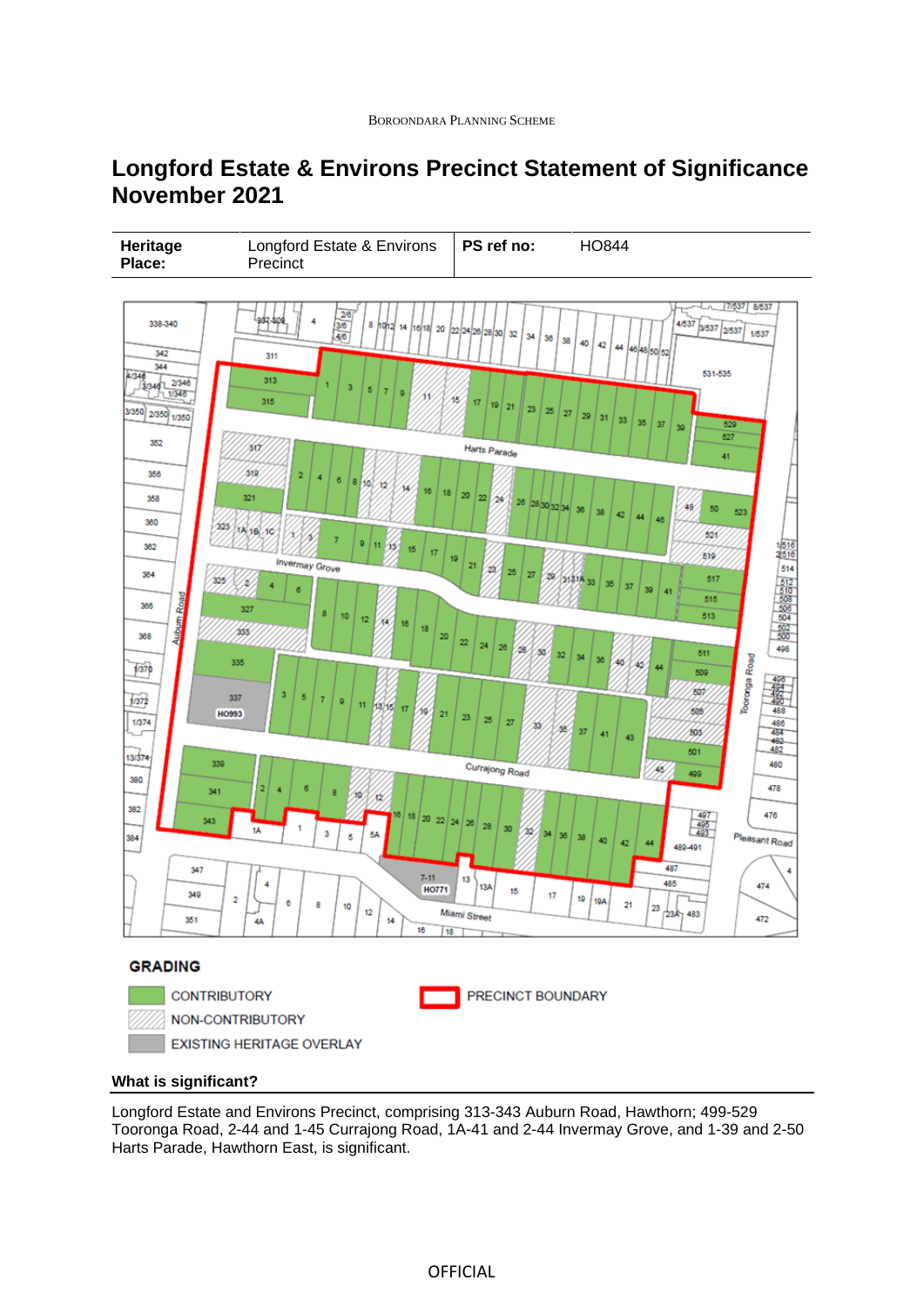The following properties are non-contributory to the precinct: 317, 319, 323, 325 and 333 Auburn Road; 10, 12, 13, 15, 19, 32, 33, 35 and 45 Currajong Road; 1A-3, 2, 13, 14, 23, 28, 30, 29-31A, 40 and 42 Invermay Grove; 10, 11, 12, 14, 15 and 24 and 48 Harts Parade; and 503, 505, 507, 519 and 521 Tooronga Road.

'Currajong', 337 Auburn Road, Hawthorn is individually significant (HO933). The remaining properties are all contributory, as are original interwar front fences at 4-6 Invermay Grove and 20-22 Currajong Road.

#### **How is it significant?**

Longford Estate and Environs Precinct is of local historic and architectural (representative) significance to the City of Boroondara.

## **Why is it significant?**

Longford Estate and Environs Precinct is of historic significance for illustrating the influence of the opening of the Hawthorn Station in the development of the area. The desirability of being close to a railway station and horse tramway in the pre-automotive era is demonstrated by allotment sizes and consistency of early Victorian Italianate dwellings in the precinct, indicating construction within a short period of time. The further subdivision and transition of architectural styles is further demonstrative of the desirability of the area which appeared to have remained constant until the 1920s and 1930s when the last of the vacant blocks were developed. (Criterion A)

Architecturally, the housing stock of the precinct is largely Victorian Italianate style, mostly small examples of the style displaying characteristic elements such as chimneys with a rendered cornice, bracketed eaves, low-pitched hipped roofs, front verandahs with slender posts or columns and castiron ornamentation. The windows are double hung sash windows, some with sidelights and timber four panelled moulded timber front doors. There is a smaller group of Federation/Edwardian Queen Anne houses, which display characteristic features such as high hipped roofs, the use of terracotta ridgecapping and tiles, projecting front gables with half-timbering and timber verandah fretwork. Interwar housing stock in the precinct offers refined, simple examples of styles popular in that era. They are generally single-storey and redbrick in construction, either small cottages or semi-detached dwellings which all display characteristic ornamentation and detailing. The precinct's bluestone pitched laneways and guttering to Currajong Road are characteristic of nineteenth century suburban infrastructure. (Criterion D)

## **Primary source**

| <b>Number</b> | <b>Address</b> | Grade               |
|---------------|----------------|---------------------|
| 313           | Auburn Road    | Contributory        |
| 315           | Auburn Road    | Contributory        |
| 317           | Auburn Road    | Non-contributory    |
| 319           | Auburn Road    | Non-contributory    |
| 321           | Auburn Road    | Contributory        |
| 323           | Auburn Road    | Non-contributory    |
| 325           | Auburn Road    | Non-contributory    |
| 327           | Auburn Road    | Contributory        |
| 333           | Auburn Road    | Non-contributory    |
| 335           | Auburn Road    | Contributory        |
| 337           | Auburn Road    | Significant (HO933) |
| 339           | Auburn Road    | Contributory        |
| 341           | Auburn Road    | Contributory        |
| 343           | Auburn Road    | Contributory        |
| 2             | Currajong Road | Contributory        |
| 3             | Currajong Road | Contributory        |
| 4             | Currajong Road | Contributory        |

*City of Boroondara Municipal-Wide Heritage Gap Study Volume 6: Hawthorn East, November 2021*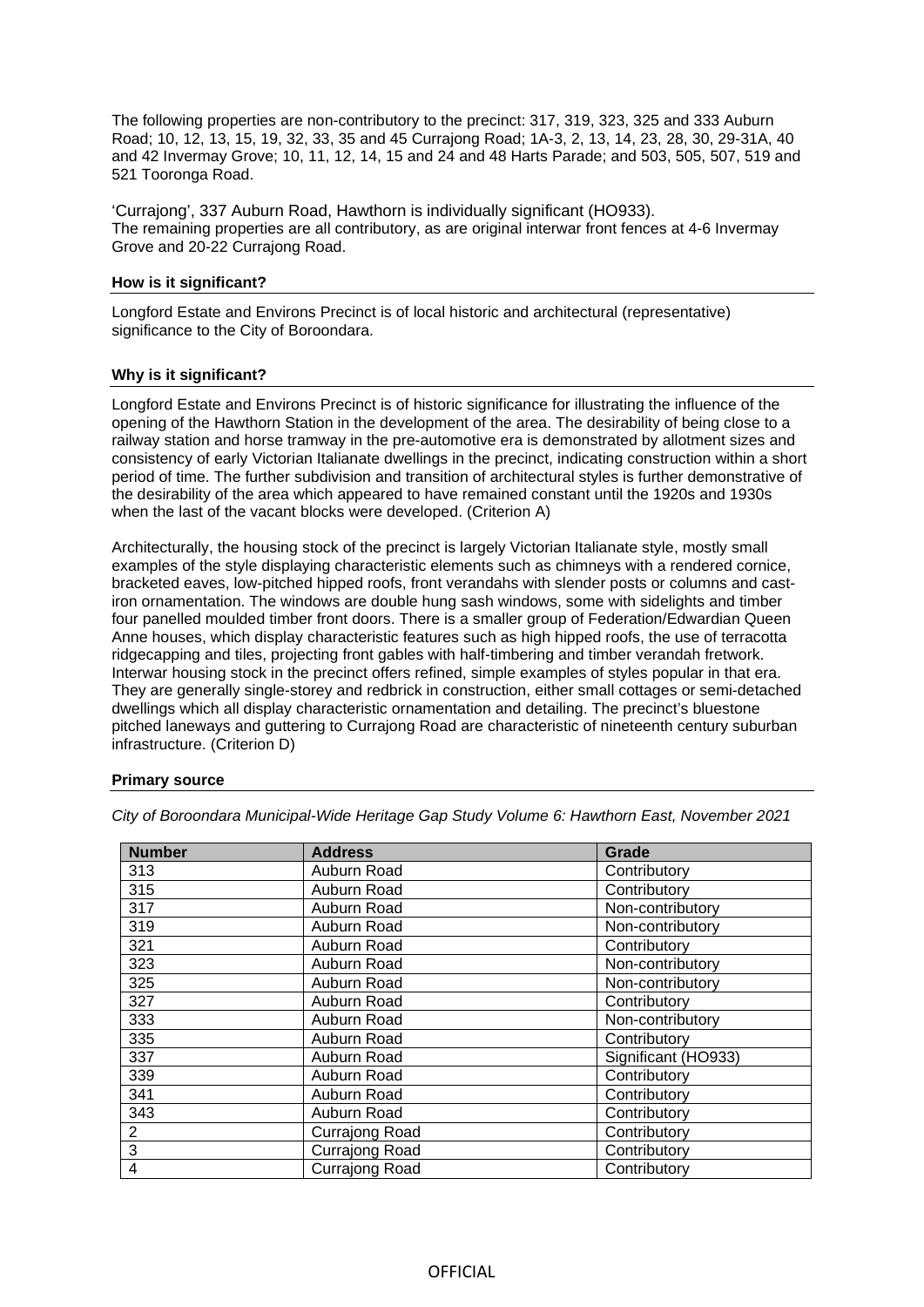| 5                       | <b>Currajong Road</b>                          | Contributory                 |
|-------------------------|------------------------------------------------|------------------------------|
| $\overline{6}$          | Currajong Road                                 | Contributory                 |
| $\overline{7}$          | Currajong Road                                 | Contributory                 |
| 8                       | Currajong Road                                 | Contributory                 |
| $\overline{9}$          | Currajong Road                                 | Contributory                 |
| 10                      | Currajong Road                                 | Non-contributory             |
| 11                      | Currajong Road                                 | Contributory                 |
| 12                      | Currajong Road                                 | Non-contributory             |
| $\overline{13}$         | Currajong Road                                 | Non-contributory             |
| 15                      | Currajong Road                                 | Non-contributory             |
| $\overline{16}$         | Currajong Road                                 | Contributory                 |
| $\overline{17}$         | Currajong Road                                 | Contributory                 |
| 18                      | Currajong Road                                 | Contributory                 |
| 19                      | Currajong Road                                 | Non-contributory             |
| 20                      | Currajong Road                                 | Contributory                 |
| 21                      | Currajong Road                                 | Contributory                 |
| 22                      | Currajong Road                                 | Contributory                 |
| $\overline{23}$         | Currajong Road                                 | Contributory                 |
| $\overline{24}$         | Currajong Road                                 | Contributory                 |
| $\overline{25}$         | <b>Currajong Road</b>                          | Contributory                 |
| $\overline{26}$         | Currajong Road                                 | Contributory                 |
| $\overline{27}$         | Currajong Road                                 | Contributory                 |
| 28                      | Currajong Road                                 | Contributory                 |
| 30                      | <b>Currajong Road</b>                          | Contributory                 |
| $\overline{32}$         | Currajong Road                                 | Non-contributory             |
| 33                      | Currajong Road                                 | Non-contributory             |
| 34                      | Currajong Road                                 | Contributory                 |
| $\overline{35}$         | Currajong Road                                 | Non-contributory             |
| $\overline{36}$         | Currajong Road                                 | Contributory                 |
| $\overline{37}$         | Currajong Road                                 | Contributory                 |
| 38                      | Currajong Road                                 | Contributory                 |
| 40                      | Currajong Road                                 | Contributory                 |
| 41                      | <b>Currajong Road</b>                          | Contributory                 |
| 42                      | Currajong Road                                 | Contributory                 |
| $\overline{43}$         | Currajong Road                                 | Contributory                 |
| 44                      | Currajong Road                                 | Contributory                 |
| $\overline{45}$         | <b>Currajong Road</b>                          | Non-contributory             |
| $\overline{11}$         | <b>Invermay Grove</b>                          | Non-contributory             |
| 1A                      | <b>Invermay Grove</b>                          | Non-contributory             |
| 1B                      | <b>Invermay Grove</b>                          | Non-contributory             |
| $1\overline{C}$         | <b>Invermay Grove</b>                          | Non-contributory             |
| $\overline{2}$          | <b>Invermay Grove</b>                          | Non-contributory             |
| $\overline{3}$          | <b>Invermay Grove</b>                          | Non-contributory             |
| $\overline{\mathbf{4}}$ | <b>Invermay Grove</b>                          | Contributory                 |
| $\,6$                   | <b>Invermay Grove</b>                          | Contributory                 |
| $\overline{7}$          | <b>Invermay Grove</b>                          | Contributory                 |
| $\bf 8$                 |                                                |                              |
| $\overline{9}$          | <b>Invermay Grove</b>                          | Contributory                 |
|                         | <b>Invermay Grove</b>                          | Contributory                 |
| 10                      | <b>Invermay Grove</b>                          | Contributory                 |
| 11                      | <b>Invermay Grove</b>                          | Contributory                 |
| 12                      | <b>Invermay Grove</b>                          | Contributory                 |
| 13                      | <b>Invermay Grove</b>                          | Non-contributory             |
| 14                      | <b>Invermay Grove</b>                          | Non-contributory             |
| 15                      | <b>Invermay Grove</b>                          | Contributory                 |
| 16                      | <b>Invermay Grove</b>                          | Contributory                 |
| 17                      | <b>Invermay Grove</b>                          | Contributory                 |
| 18<br>19                | <b>Invermay Grove</b><br><b>Invermay Grove</b> | Contributory<br>Contributory |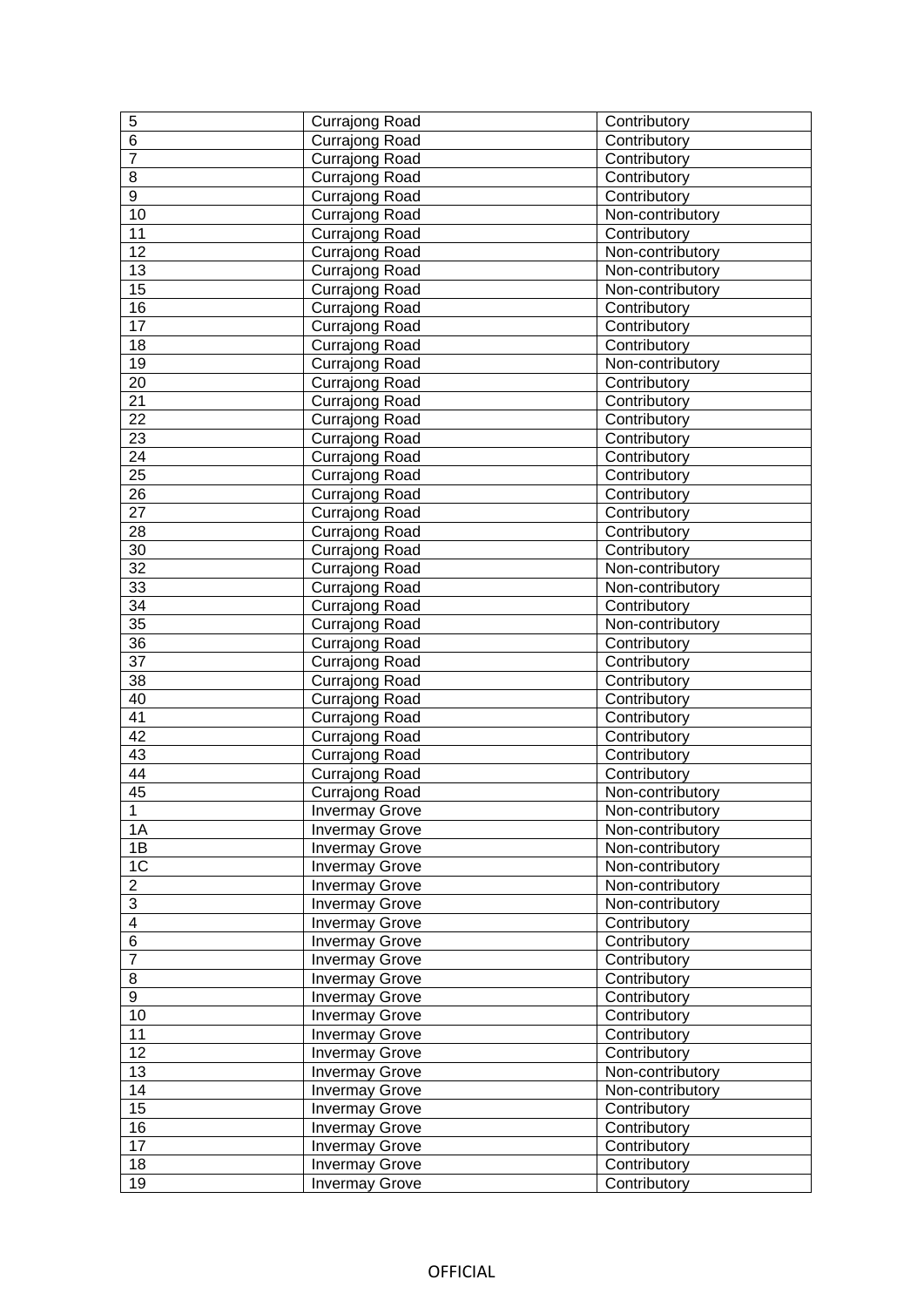| 20                      | <b>Invermay Grove</b>        | Contributory                 |
|-------------------------|------------------------------|------------------------------|
| $\overline{21}$         | <b>Invermay Grove</b>        | Contributory                 |
| 22                      | <b>Invermay Grove</b>        | Contributory                 |
| $\overline{23}$         | <b>Invermay Grove</b>        | Non-contributory             |
| $\overline{24}$         | <b>Invermay Grove</b>        | Contributory                 |
| $\overline{25}$         | <b>Invermay Grove</b>        | Contributory                 |
| $\overline{26}$         | <b>Invermay Grove</b>        | Contributory                 |
| $\overline{27}$         | <b>Invermay Grove</b>        | Contributory                 |
| 28                      | <b>Invermay Grove</b>        | Non-contributory             |
| 29                      | <b>Invermay Grove</b>        | Non-contributory             |
| $\overline{30}$         | <b>Invermay Grove</b>        | Non-contributory             |
| $\overline{31}$         | <b>Invermay Grove</b>        | Non-contributory             |
| 31A                     | <b>Invermay Grove</b>        | Non-contributory             |
| $\overline{32}$         | <b>Invermay Grove</b>        | Contributory                 |
| 33                      | <b>Invermay Grove</b>        | Contributory                 |
| $\overline{34}$         | <b>Invermay Grove</b>        | Contributory                 |
| $\overline{35}$         | <b>Invermay Grove</b>        | Contributory                 |
| $\overline{36}$         | <b>Invermay Grove</b>        | Contributory                 |
| $\overline{37}$         | <b>Invermay Grove</b>        | Contributory                 |
| $\overline{39}$         | <b>Invermay Grove</b>        | Contributory                 |
| 40                      | <b>Invermay Grove</b>        | Non-contributory             |
| 41                      | <b>Invermay Grove</b>        | Contributory                 |
| 42                      | <b>Invermay Grove</b>        | Non-contributory             |
| 44                      | <b>Invermay Grove</b>        | Contributory                 |
| $\overline{1}$          | <b>Harts Parade</b>          | Contributory                 |
| $\overline{2}$          | Harts Parade                 | Contributory                 |
| $\overline{3}$          | Harts Parade                 | Contributory                 |
| $\overline{\mathbf{4}}$ | Harts Parade                 | Contributory                 |
| $\overline{5}$          | Harts Parade                 | Contributory                 |
| $\overline{6}$          | Harts Parade                 | Contributory                 |
| $\overline{7}$          | Harts Parade                 | Contributory                 |
| 8                       | Harts Parade                 | Contributory                 |
| $\overline{9}$          | Harts Parade                 | Contributory                 |
| 10                      | Harts Parade                 | Non-contributory             |
| 11                      | Harts Parade                 | Non-contributory             |
| 12                      | Harts Parade                 | Non-contributory             |
| 14                      | Harts Parade                 | Non-contributory             |
| 15                      | Harts Parade                 | Non-contributory             |
| 16                      | Harts Parade                 | Contributory                 |
| $1\overline{7}$         | <b>Harts Parade</b>          | Contributory                 |
| 18                      | Harts Parade                 | Contributory                 |
| 19                      | Harts Parade                 | Contributory                 |
| 20                      | Harts Parade                 | Contributory                 |
| $\overline{21}$         | Harts Parade                 | Contributory                 |
| 22                      | Harts Parade                 | Contributory                 |
| 23                      | Harts Parade                 | Contributory                 |
| 24                      | Harts Parade                 | Non-contributory             |
| $\overline{25}$         | Harts Parade                 | Contributory                 |
| $\overline{26}$         | Harts Parade                 | Contributory                 |
| 27                      | Harts Parade                 | Contributory                 |
| 28                      | Harts Parade                 | Contributory                 |
| 29                      | Harts Parade                 | Contributory                 |
| 30                      | Harts Parade                 | Contributory                 |
| 31                      | Harts Parade                 | Contributory                 |
| $\overline{32}$         | Harts Parade                 | Contributory                 |
| 33                      |                              |                              |
|                         | Harts Parade                 | Contributory                 |
| 34<br>$\overline{35}$   | Harts Parade<br>Harts Parade | Contributory<br>Contributory |